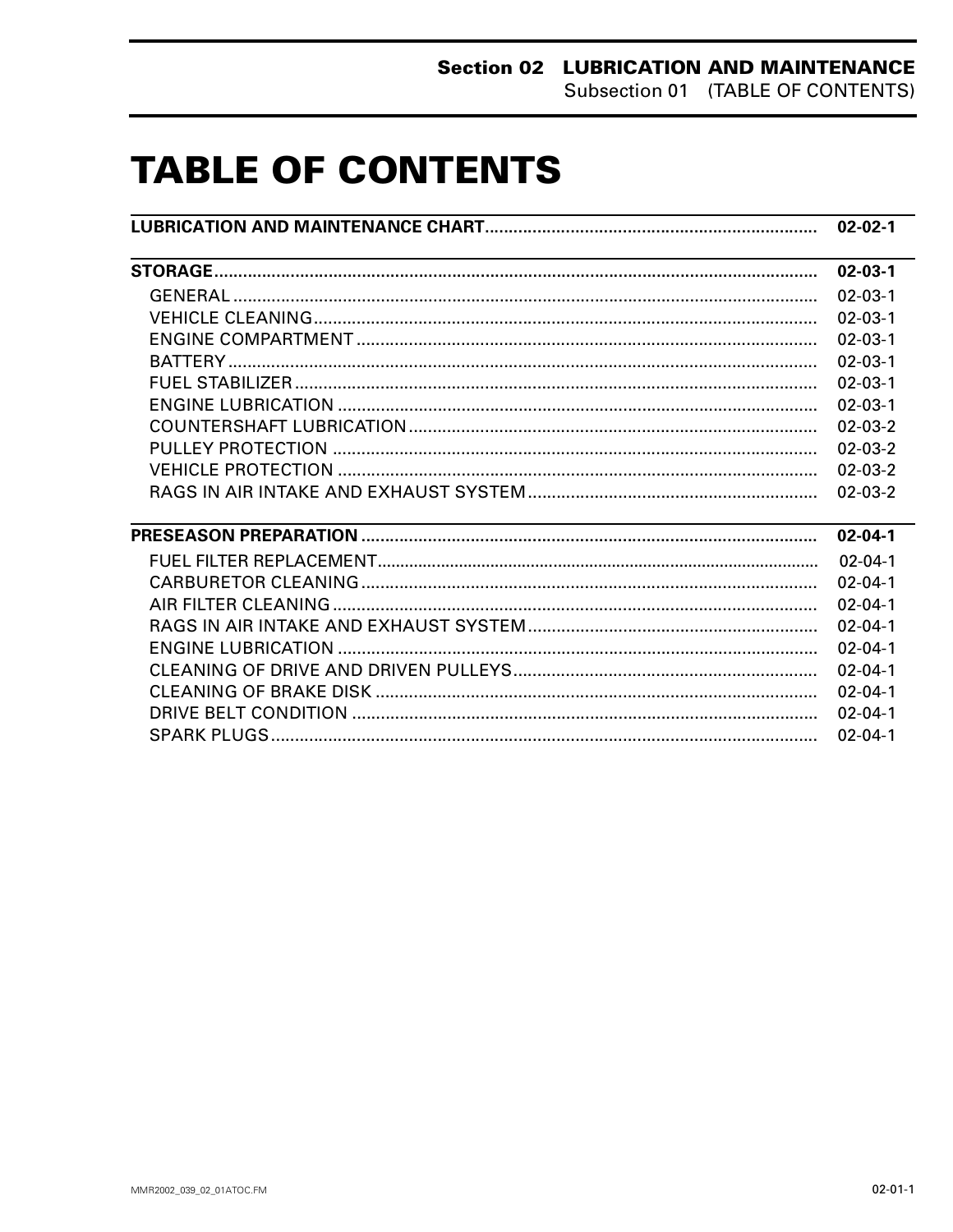## <span id="page-1-0"></span>**LUBRICATION AND MAINTENANCE CHART 0**

| <b>SYSTEM</b> | <b>PART/TASK</b>                                  | 10-HOUR OR 500 km (300 m.)<br>to be performed by dealer)<br><b>NSPECTION</b> | WEEKLY OR<br>EVERY 240 km (150 m.) | MONTHLY OR<br>EVERY 800 km (500 m.) | ONCE A YEAR OR<br>EVERY 3200 km (2000 m.) | (to be performed by dealer)<br>STORAGE | PRESEASON PREPARATION<br>(to be performed by dealer) | <b>REFERTO</b>                                |
|---------------|---------------------------------------------------|------------------------------------------------------------------------------|------------------------------------|-------------------------------------|-------------------------------------------|----------------------------------------|------------------------------------------------------|-----------------------------------------------|
|               | Rewind Starter Lubrication and Rope<br>Condition  |                                                                              |                                    |                                     |                                           | $\checkmark$                           | $\checkmark$                                         | Subsection 04-10                              |
|               | <b>Engine Head Nuts or Screws</b>                 | V                                                                            |                                    |                                     | V                                         | V                                      |                                                      | Appropriate subsection:<br>See Top End        |
|               | <b>Engine Mount Nuts</b>                          | V                                                                            |                                    |                                     | V                                         | V                                      |                                                      | Appropriate subsection:<br>See ENGINE REMOVAL |
|               | <b>Exhaust System</b>                             | V                                                                            |                                    | V                                   |                                           | V                                      |                                                      | Appropriate subsection:<br>See ENGINE REMOVAL |
|               | <b>Engine Lubrication</b>                         |                                                                              |                                    |                                     |                                           | $\checkmark$                           | V                                                    | Subsections 02-03 and 02-04                   |
|               | <b>Cooling System Condition</b>                   | V                                                                            |                                    |                                     | V                                         |                                        | V                                                    | Subsections 04-08 and 04-09                   |
|               | <b>Coolant Replacement</b><br>(except fan cooled) |                                                                              |                                    |                                     |                                           | V                                      |                                                      | Subsection 04-09                              |
|               | <b>Condition of Seals</b>                         |                                                                              |                                    |                                     |                                           | V                                      | V                                                    | Subsections 04-02,<br>04-03 and 04-04         |
|               | Injection Oil Filter Condition                    |                                                                              |                                    | V                                   |                                           |                                        |                                                      | Subsection 04-07                              |
|               | <b>Injection Oil Filter Replacement</b>           |                                                                              |                                    |                                     |                                           | $\checkmark$                           |                                                      | Subsection 04-07                              |
|               | Oil Injection Pump Adjustment                     | V                                                                            |                                    |                                     | V                                         |                                        | V                                                    | Subsection 04-07                              |
|               | <b>Fuel Stabilizer</b>                            |                                                                              |                                    |                                     |                                           | $\checkmark$                           |                                                      | Subsection 02-03                              |
|               | <b>Fuel Filter Replacement</b>                    |                                                                              |                                    |                                     |                                           |                                        | V                                                    | Subsection 02-04                              |
|               | <b>Fuel Lines and Connections</b>                 | V                                                                            |                                    |                                     |                                           | $\checkmark$                           | V                                                    | Subsection 04-11                              |
|               | <b>Carburetor Adjustment</b>                      | V                                                                            |                                    |                                     | V                                         |                                        | V                                                    | Subsection 04-11                              |
|               | <b>Carburetor Cleaning</b>                        |                                                                              |                                    |                                     |                                           |                                        | V                                                    | Subsection 04-11                              |
|               | <b>Throttle Cable Inspection</b>                  | V                                                                            |                                    |                                     | V                                         | V                                      | V                                                    | Subsection 04-12                              |
|               | Air Filter Cleaning                               |                                                                              |                                    | V                                   |                                           |                                        | V                                                    | Subsection 02-04                              |
|               | <b>Drive Belt Condition</b>                       | V                                                                            | V                                  |                                     |                                           |                                        | V                                                    | Subsection 05-02                              |
|               | <b>Condition of Drive and Driven Pulleys</b>      | V                                                                            |                                    | V                                   |                                           | V                                      |                                                      | Subsections 05-03 and 05-04                   |
|               | <b>Cleaning of Drive and Driven Pulleys</b>       |                                                                              |                                    |                                     |                                           |                                        | V                                                    | Subsections 05-03 and 05-04                   |
|               | Retorquing of Drive Pulley Screw                  | V                                                                            |                                    |                                     |                                           |                                        |                                                      | Subsection 05-03                              |
|               | Driven Pulley Preload                             | V                                                                            |                                    |                                     | V                                         | V                                      |                                                      | Subsection 05-04                              |
|               | <b>Brake Fluid Level</b>                          | V                                                                            | $\checkmark$                       |                                     |                                           |                                        | V                                                    | Subsection 05-06                              |
|               | Brake Fluid Change (once a year)                  |                                                                              |                                    |                                     |                                           | V                                      |                                                      | Subsection 05-06                              |
|               | <b>Brake Condition</b>                            | V                                                                            | $\checkmark$                       |                                     |                                           | V                                      | V                                                    | Subsection 05-06                              |
|               | <b>Brake Adjustment</b>                           |                                                                              |                                    | $\checkmark$                        |                                           | V                                      |                                                      | Subsection 05-06                              |
|               | <b>Lubrication of Ratchet Wheel</b>               |                                                                              |                                    |                                     |                                           | V                                      |                                                      | Subsection 05-06                              |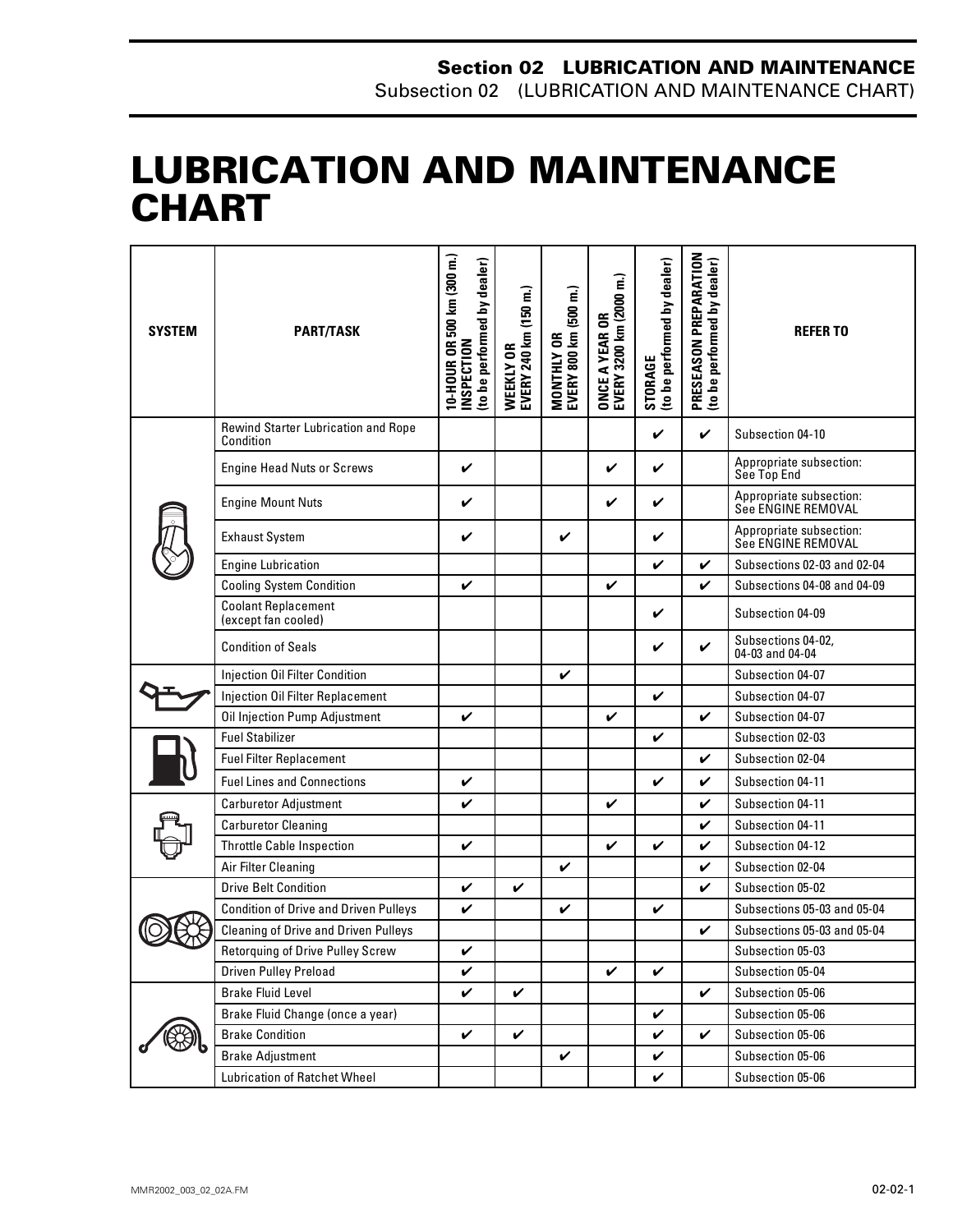#### **Section 02 LUBRICATION AND MAINTENANCE**

Subsection 02 (LUBRICATION AND MAINTENANCE CHART)

| <b>SYSTEM</b> | <b>PART/TASK</b>                                                                                                                                  | 10-HOUR OR 500 km (300 m.)<br>(to be performed by dealer)<br><b>INSPECTION</b> | WEEKLY OR<br>EVERY 240 km (150 m.) | MONTHLY OR<br>EVERY 800 km (500 m.) | EVERY 3200 km (2000 m.)<br><b>ONCE A YEAR OR</b> | (to be performed by dealer)<br>STORAGE | PRESEASON PREPARATION<br>(to be performed by dealer) | <b>REFERTO</b>                                                    |
|---------------|---------------------------------------------------------------------------------------------------------------------------------------------------|--------------------------------------------------------------------------------|------------------------------------|-------------------------------------|--------------------------------------------------|----------------------------------------|------------------------------------------------------|-------------------------------------------------------------------|
|               | <b>Drive Chain Tension</b>                                                                                                                        | $\checkmark$                                                                   |                                    | $\mathbf v$                         |                                                  | $\checkmark$                           |                                                      | Subsections 05-07 and 05-08                                       |
|               | <b>Countershaft Lubrication</b>                                                                                                                   | $\checkmark$                                                                   |                                    | V                                   |                                                  | V                                      |                                                      | Subsection 05-06                                                  |
|               | Chaincase/Gearbox Oil Level                                                                                                                       | $\checkmark$                                                                   |                                    | V                                   |                                                  |                                        | $\checkmark$                                         | Subsections 05-07 and 05-08                                       |
|               | Gearbox Oil Change<br>(Skandic WT/SWT/WT LC only)                                                                                                 | V                                                                              |                                    |                                     | V                                                | V                                      |                                                      | Subsection 05-08                                                  |
|               | Chaincase/Gearbox Oil Change                                                                                                                      | $\checkmark$                                                                   |                                    |                                     |                                                  | V                                      |                                                      | Subsections 05-07 and 05-08                                       |
|               | Lubrication of Drive Axle End Bearing**                                                                                                           | V                                                                              |                                    | V                                   |                                                  | V                                      |                                                      | Subsection 07-04                                                  |
|               | Handlebar Bolts. Retorque to 26 Nom<br>$(19$ lbf $\bullet$ ft)                                                                                    | $\checkmark$                                                                   |                                    |                                     |                                                  | V                                      |                                                      | Subsection 08-02                                                  |
|               | Steering and Front Suspension<br>Mechanism Lubrication**                                                                                          | V                                                                              |                                    |                                     | V                                                | V                                      |                                                      | Subsections 08-02 and 08-03                                       |
|               | Steering and Front Suspension<br>Mechanism Condition                                                                                              | V                                                                              |                                    | ✓                                   |                                                  | V                                      |                                                      | Subsections 08-02 and 08-03                                       |
|               | Wear and Condition of Skis and Runners                                                                                                            | $\checkmark$                                                                   | V                                  |                                     |                                                  | V                                      |                                                      | Subsection 08-03                                                  |
|               | Steering and Ski Leg Camber<br>Adjustment                                                                                                         | V                                                                              |                                    | V                                   |                                                  | V                                      |                                                      | Subsection 08-02                                                  |
|               | <b>Suspension Adjustments</b>                                                                                                                     | AS REQUIRED                                                                    |                                    |                                     |                                                  |                                        |                                                      | Section 07:<br>See appropriate subsection<br>and Operator's Guide |
|               | Suspension Lubrication**                                                                                                                          |                                                                                |                                    |                                     | $\checkmark$                                     | V                                      |                                                      | Section 07:<br>See appropriate subsection                         |
|               | <b>Suspension Condition</b>                                                                                                                       | V                                                                              |                                    | V                                   |                                                  | V                                      |                                                      | Section 07:<br>See appropriate subsection                         |
|               | <b>Suspension Stopper Strap Condition</b>                                                                                                         |                                                                                |                                    |                                     | V                                                | V                                      |                                                      | Section 07:<br>See appropriate subsection                         |
|               | <b>Track Condition</b>                                                                                                                            | V                                                                              |                                    | V                                   |                                                  | V                                      |                                                      | Subsection 07-05                                                  |
|               | <b>Track Tension and Alignment</b>                                                                                                                | AS REQUIRED<br>V                                                               |                                    |                                     |                                                  | Subsection 07-05                       |                                                      |                                                                   |
|               | Spark Plugs*                                                                                                                                      | $\checkmark$                                                                   |                                    | V                                   |                                                  |                                        | V                                                    | Subsection 06-03                                                  |
|               | <b>Engine Timing</b>                                                                                                                              |                                                                                |                                    |                                     |                                                  |                                        | ✓                                                    | Subsection 06-02                                                  |
|               | <b>Battery Condition</b>                                                                                                                          | V                                                                              |                                    | V                                   |                                                  | V                                      | V                                                    | Subsection 06-04                                                  |
|               | <b>Headlight Beam Aiming</b>                                                                                                                      |                                                                                |                                    |                                     | V                                                |                                        | ✓                                                    | Subsection 09-02                                                  |
|               | Wiring Harnesses, Cables and Lines                                                                                                                | V                                                                              |                                    | V                                   |                                                  | $\checkmark$                           |                                                      | Subsection 09-02                                                  |
|               | <b>Operation of Lighting System</b><br>(HI/LO beam, brake light, etc.)<br>Test Operation of Emergency Cut-Out<br>Switch and Tether Cut-Out Switch | V                                                                              | V                                  |                                     |                                                  | V                                      |                                                      | <b>Operator's Guide</b>                                           |
|               | Rags in Air Intake and Exhaust System                                                                                                             |                                                                                |                                    |                                     |                                                  | V                                      | V                                                    | Subsections 02-03 and 02-04                                       |
|               | <b>Engine Compartment</b>                                                                                                                         | V                                                                              |                                    | V                                   |                                                  | V                                      |                                                      | Subsection 02-03                                                  |
|               | Vehicle Cleaning and Protection                                                                                                                   | V                                                                              |                                    | ✓                                   |                                                  | V                                      |                                                      | Subsection 02-03                                                  |

\* Before installing new spark plugs at pre-season preparation, it is suggested to burn excess storage oil by starting the engine with the old spark plugs. Only perform this operation in a well-ventilated area.

\*\*Lubricate whenever the vehicle is used in wet conditions (wet snow, rain, puddles).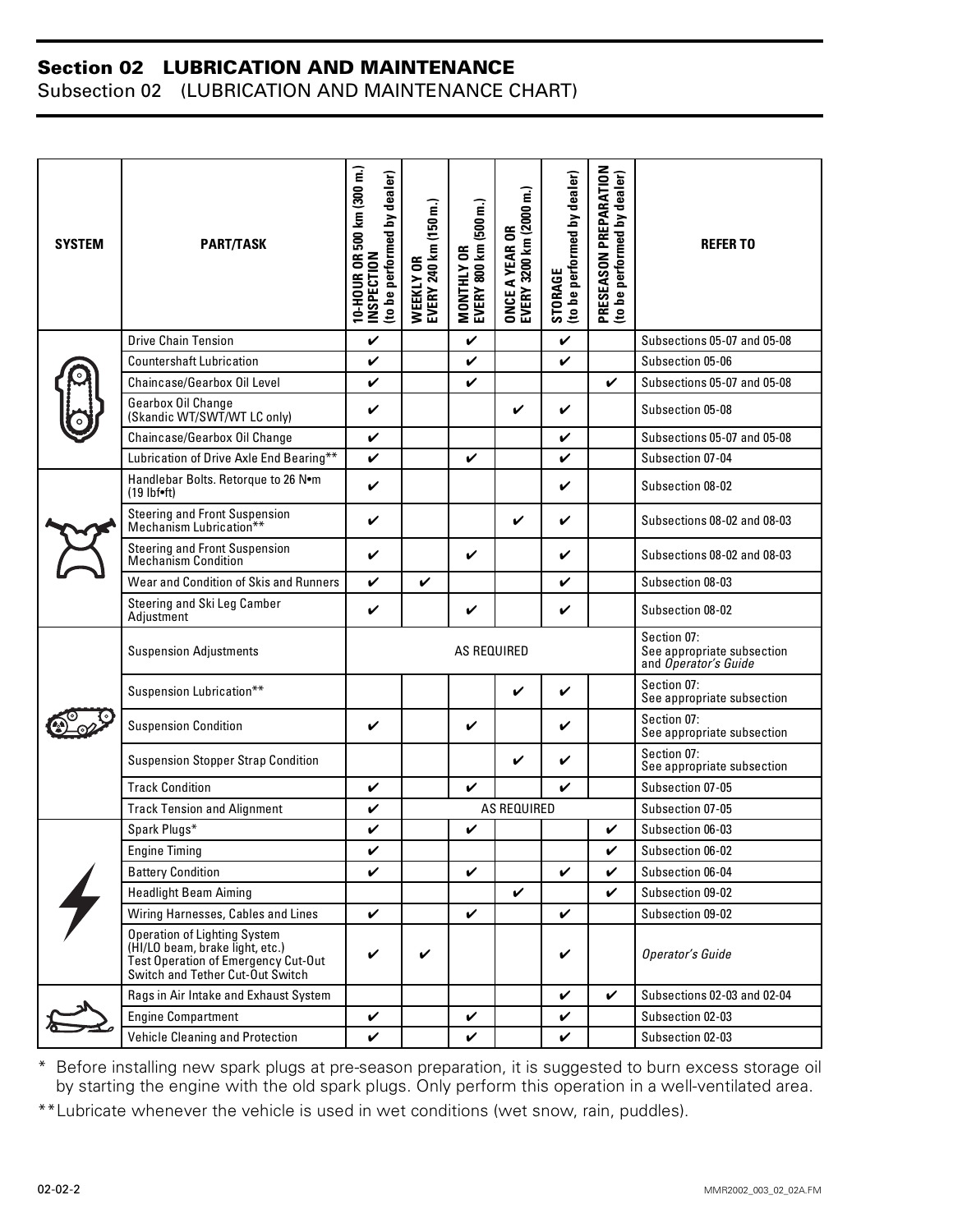# <span id="page-3-0"></span>**STORAGE 0**

#### <span id="page-3-1"></span>**GENERAL**

Proper snowmobile storage is a necessity during the summer months or when a vehicle is not being used for more than one month.

Refer to storage column from LUBRICATION AND MAINTENANCE CHART jointly with the present storage procedure in order to cover each and every aspect of the snowmobile storage procedure. Any worn, broken or damaged parts should be replaced.

#### **WARNING**

Unless otherwise specified, engine should be turned off for storage procedure.

### <span id="page-3-2"></span>VEHICLE CLEANING

To facilitate the inspection and ensure adequate lubrication of components, it is recommended to clean the entire vehicle.

Remove any dirt or rust.

To clean the entire vehicle, use only flannel cloths or equivalent.

**CAUTION:** It is necessary to use flannel cloths or equivalent on windshield and hood to avoid damaging further surfaces to clean.

To clean the entire vehicle, including bottom pan and metallic parts use BOMBARDIER Cleaner (P/N 293 110 001 (spray can 400 g) and P/N 293 110 002  $(4 L)$ .

**CAUTION:** Do not use BOMBARDIER Cleaner on decals or vinyl.

For vinyl and plastic parts, use Vinyl & Plastic Cleaner (P/N 413 711 200 (6 x 1 L)).

To remove scratches on windshield or hood use BOMBARDIER Scratch Remover Kit (P/N 861 774 800).

**CAUTION:** Never clean plastic parts or hood with strong detergent, degreasing agent, paint thinner, acetone, products containing chlorine, etc. Inspect the hood and repair any damage.

Touch up all metal spots with touch-up paint where paint has been scratched off.

Spray all bare metal parts including shock chromed rods with BOMBARDIER LUBE (P/N 293 600 016).

Wax the hood and the painted portion of the frame for better protection.

NOTE: Apply wax on glossy finish only.

### <span id="page-3-3"></span>ENGINE COMPARTMENT

Keep clean of grass, twigs, cloth, etc. These are combustible under certain conditions.

#### <span id="page-3-4"></span>**BATTERY**

Remove battery, clean its tray and its exterior surface. Charge battery as explained in BATTERY section.

#### <span id="page-3-5"></span>FUEL STABILIZER

With the new fuel additives, it is critical to use the fuel stabilizer (P/N 413 408 600) (250 mL) to prevent fuel deterioration, gum formation and fuel system components corrosion. Follow manufacturer's instructions for proper use.

Pour fuel stabilizer in fuel tank prior to starting engine for internal parts lubrication so that stabilizer flows everywhere in fuel system.

After engine starting, use primer several times so that stabilizer flows inside it.

Do not drain fuel system.

**CAUTION:** Fuel stabilizer should be added prior to engine lubrication to ensure carburetor protection against varnish deposit.

### <span id="page-3-6"></span>ENGINE LUBRICATION

Engine internal parts must be lubricated to protect them from possible rust formation during the storage period.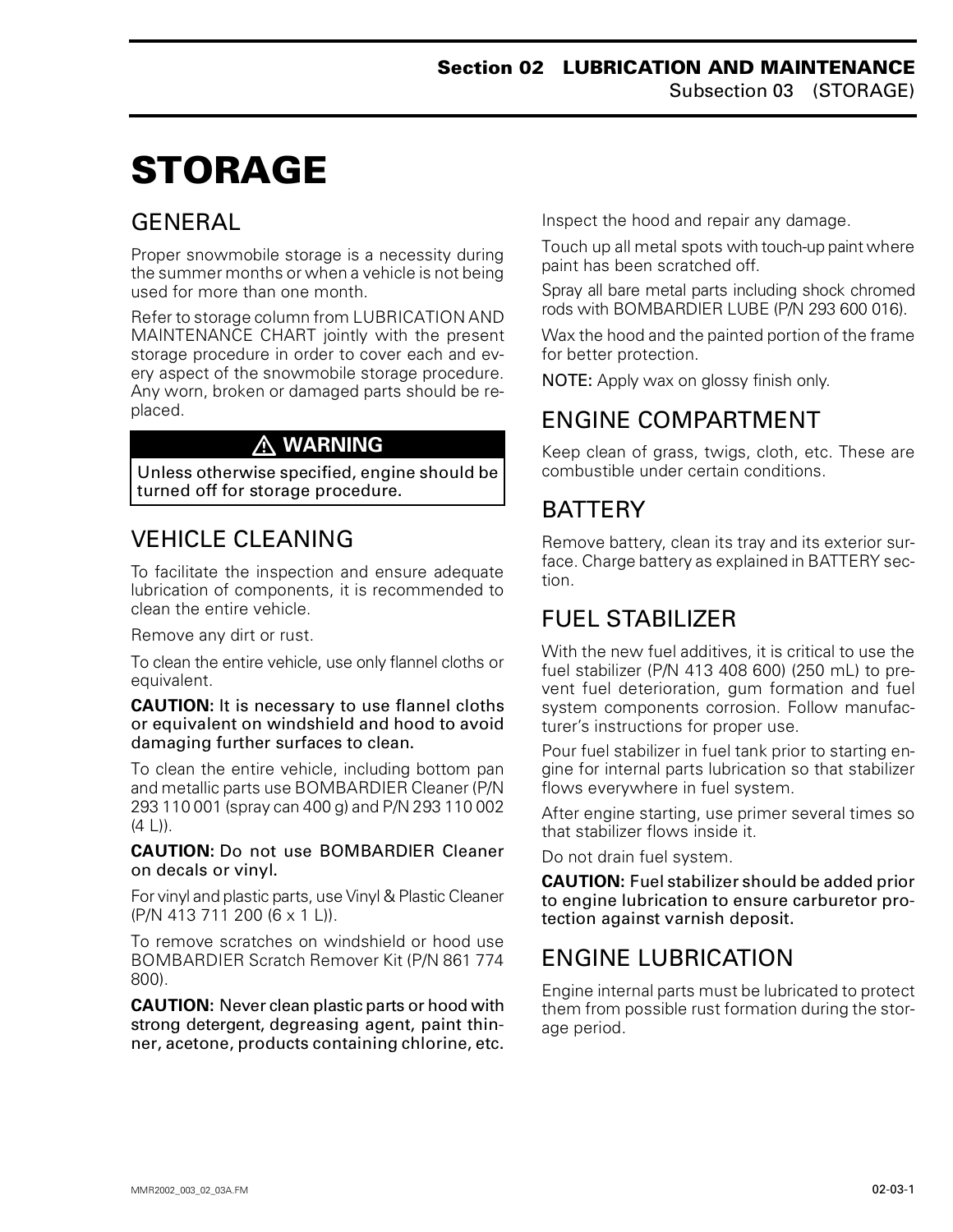#### **Section 02 LUBRICATION AND MAINTENANCE**

Subsection 03 (STORAGE)

#### Proceed as follows:

Start the engine and allow it to run at idle speed until the engine reaches its operating temperature.

#### **WARNING**

Ensure the track is free of all particles which could be thrown out while it is rotating. Keep hands, tools, feet and clothing clear of track. Ensure no one is standing in close proximity to the vehicle.

Stop the engine.

#### *Models with a Primer*

To prevent fuel from draining, primer button should be pushed all the way in.

Disconnect the outlet primer hose from the primer valve (straight coupling).



*1. Straight coupling 2. To intake manifold*

Insert storage oil (P/N 496 014 100) nozzle into primer outlet hose.

#### *Models with a Choke*

Remove air silencers to spray storage oil into each carburetor bore.

#### *All Models*

Restart engine and run at idle speed.

Inject storage oil until the engine stalls or until a sufficient quantity of oil has entered the engine (approximately half a can).

With the engine stopped, remove the spark plug and spray storage oil (P/N 496 014 100) into each cylinder.

Crank slowly 2 or 3 revolutions to lubricate cylinders.

Reinstall the spark plugs and the outlet primer hose or air silencers.

#### **WARNING**

This procedure must only be performed in a well-ventilated area. Do not run engine during storage period.

#### <span id="page-4-0"></span>COUNTERSHAFT LUBRICATION

Driven pulley and brake disc must be floating on the countershaft for efficient operation. Lubricate with anti-seize lubricant (P/N 293 550 004).

**CAUTION:** Do not lubricate excessively as lubricant could contact and soil brake pads and/ or drive belt.

### <span id="page-4-1"></span>PULLEY PROTECTION

After inspection and interior cleaning of pulleys, spray BOMBARDIER LUBE (P/N 293 600 016) on sheaves. Do not reinstall drive belt.

#### <span id="page-4-2"></span>VEHICLE PROTECTION

Protect the vehicle with a cover to prevent dust accumulation during storage.

**CAUTION:** The snowmobile has to be stored in a cool and dry place and covered with an opaque but ventilated tarpaulin. This will prevent sun rays and grime from affecting plastic components and vehicle finish.

Lift rear of vehicle until track is clear of the ground. Install on a snowmobile mechanical stand.

NOTE: Do not release track tension.

#### <span id="page-4-3"></span>RAGS IN AIR INTAKE AND EXHAUST SYSTEM

Block air intake hole and exhaust system hole using clean rags.